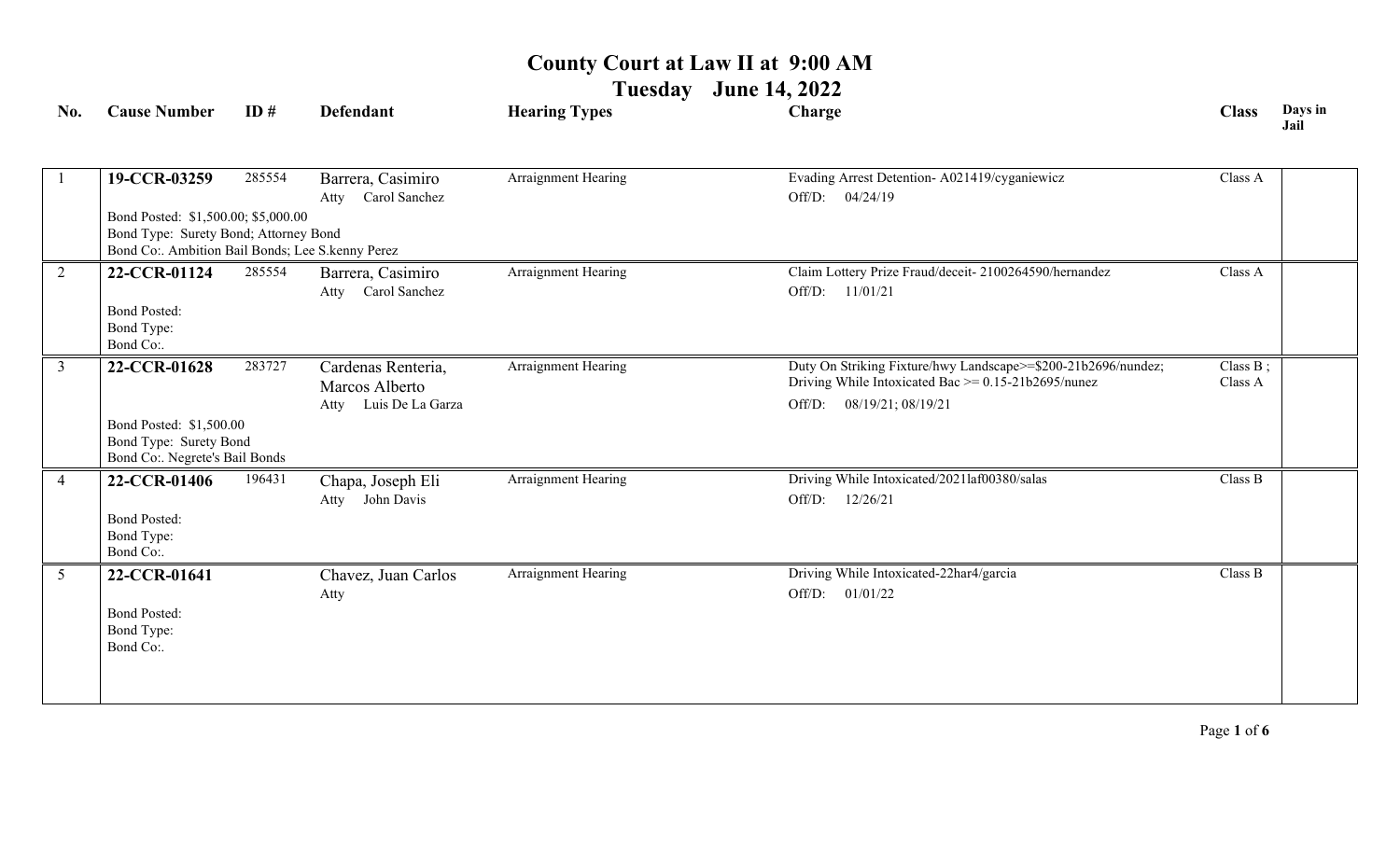**Tuesday June 14, 2022**

| No.             | <b>Cause Number</b>                                                                                                                    | ID#    | <b>Defendant</b>                                  | <b>Hearing Types</b>  | Charge                                                                                                                      | <b>Class</b>        | Days in<br>Jail |
|-----------------|----------------------------------------------------------------------------------------------------------------------------------------|--------|---------------------------------------------------|-----------------------|-----------------------------------------------------------------------------------------------------------------------------|---------------------|-----------------|
| 6               | 22-CCR-01351<br>Bond Posted: \$500.00<br>Bond Type: Personal Bond                                                                      |        | Contreras, Derek James<br>Atty Jaime Cavazos      | Arraignment Hearing   | Racing On Highway-21har2670/garcia<br>Off/D:<br>12/05/21                                                                    | Class B             |                 |
|                 | Bond Co:. Contreras, Derek James                                                                                                       |        |                                                   |                       |                                                                                                                             |                     |                 |
| $7\overline{ }$ | 21-CCR-05115                                                                                                                           | 209456 | Garza, Alyssa Nicole<br>Gabriela Martinez<br>Atty | <b>Status Hearing</b> | Evading Arrest Detention-21har1486/garcia;<br>Criminal Mischief >=\$100<\$750-21har1487/garcia<br>Off/D: 06/25/21; 06/25/21 | Class A;<br>Class B |                 |
|                 | Bond Posted: \$2,500.00; \$2,500.00<br>Bond Type: Personal Bond; Personal Bond<br>Bond Co:. Garza, Alyssa Nicole; Garza, Alyssa Nicole |        |                                                   |                       |                                                                                                                             |                     |                 |
| 8               | 21-CCR-05116<br>Bond Posted: \$2,500.00<br>Bond Type: Personal Bond                                                                    | 209456 | Garza, Alyssa Nicole<br>Gabriela Martinez<br>Atty | <b>Status Hearing</b> | Assault Causes Bodily Inj-21har1485/garcia<br>06/25/21<br>Off/D:                                                            | Class A             |                 |
|                 | Bond Co:. Garza, Alyssa Nicole                                                                                                         |        |                                                   |                       |                                                                                                                             |                     |                 |
| $\overline{9}$  | 22-CCR-01033                                                                                                                           | 209456 | Garza, Alyssa Nicole<br>Gabriela Martinez<br>Atty | Arraignment Hearing   | Poss Cs Pg 3 < 28g-21har2250/garcia;<br>Poss Cs Pg 3 < 28g-21har2251/garcia<br>10/12/21; 10/12/21<br>Off/D:                 | Class A;<br>Class A |                 |
|                 | Bond Posted: \$2,500.00; \$1,500.00<br>Bond Type: Personal Bond; Personal Bond<br>Bond Co:. Garza, Alyssa Nicole; Garza, Alyssa Nicole |        |                                                   |                       |                                                                                                                             |                     |                 |
| 10              | 22-CCR-01623                                                                                                                           | 255037 | Gasca, Chantal<br>Atty                            | Arraignment Hearing   | Assault Causes Bodily Inj-19b3624/flores;<br>Criminal Mischief >=\$100<\$750-19b3624/bellamy<br>Off/D: 09/25/19; 09/25/19   | Class A;<br>Class B |                 |
|                 | Bond Posted: \$5,000.00; \$3,500.00<br>Bond Type: Personal Bond; Personal Bond<br>Bond Co:. Gasca, Chantal; Gasca, Chantal             |        |                                                   |                       |                                                                                                                             |                     |                 |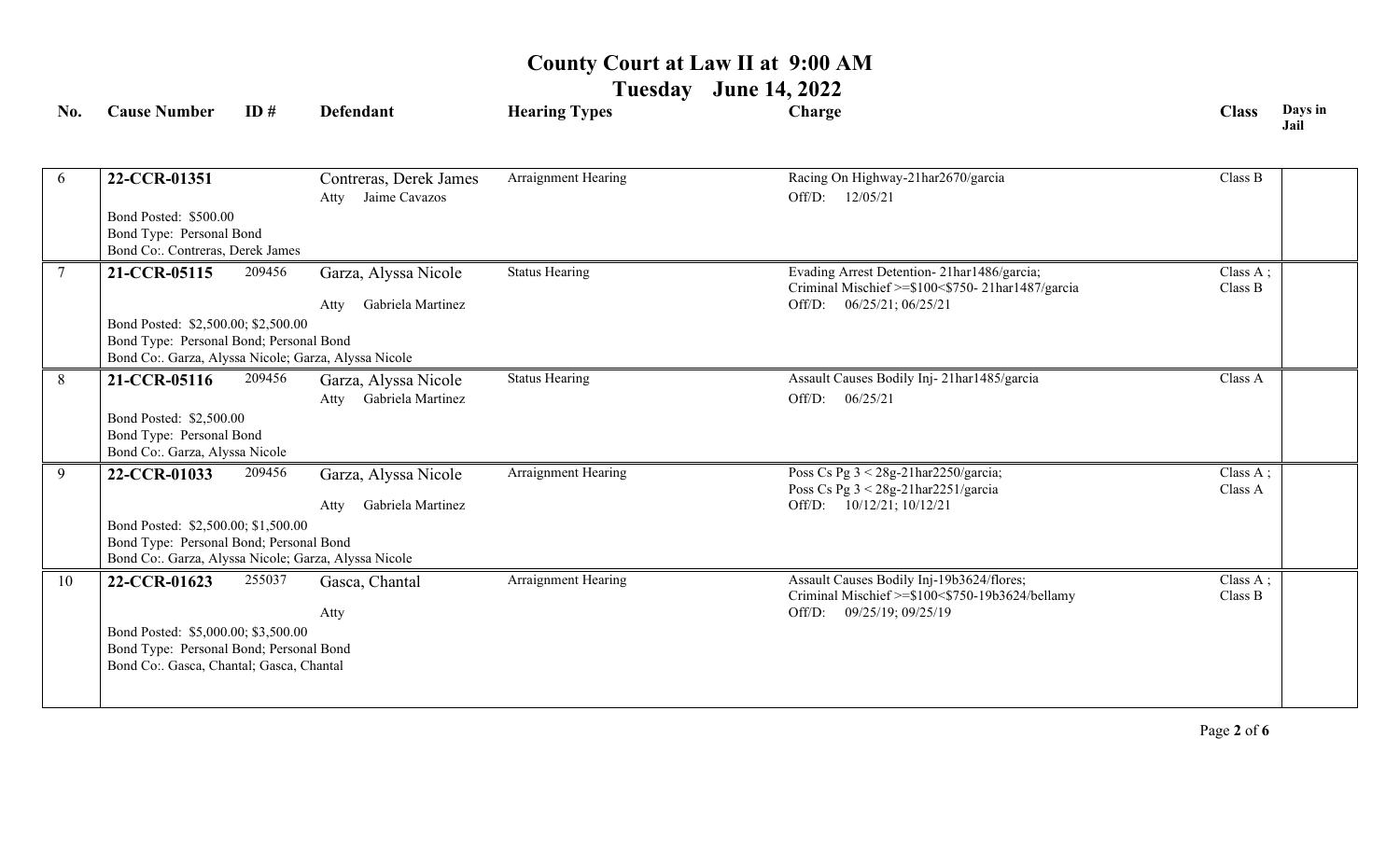**Tuesday June 14, 2022**

| No. | <b>Cause Number</b>                                                                                                                         | ID#    | <b>Defendant</b>                                        | <b>Hearing Types</b> | Charge                                                                                                            | <b>Class</b>           | Days in<br>Jail |
|-----|---------------------------------------------------------------------------------------------------------------------------------------------|--------|---------------------------------------------------------|----------------------|-------------------------------------------------------------------------------------------------------------------|------------------------|-----------------|
| -11 | 22-CCR-01642<br>Bond Posted: \$3,000.00<br>Bond Type: Surety Bond                                                                           | 279779 | Gaytan, Brittany Nicole<br>Atty                         | Arraignment Hearing  | Criminal Mischief >=\$750<\$2,500-21b2295/nunez<br>07/17/21<br>Off/D:                                             | Class A                |                 |
| 12  | Bond Co:. Premier Bonding & Insurance<br>22-CCR-01569<br>Bond Posted: \$2,500.00<br>Bond Type: Personal Bond<br>Bond Co:. Gonzalez, Enrique |        | Gonzalez, Enrique<br>Atty                               | Arraignment Hearing  | False Report Statement Officer/agent Hmo-21b2474/bellamy<br>Off/D: 07/31/21                                       | Class B                |                 |
| 13  | 22-CCR-01570<br><b>Bond Posted:</b><br>Bond Type:<br>Bond Co:.                                                                              |        | Gonzalez-vazquez,<br>Heriberto<br>Atty                  | Arraignment Hearing  | Failure To Id/2021xmg03644/garcia;<br>Driver License/id False/2021xmg03643/garcia<br>12/23/21; 12/23/21<br>Off/D: | Class $B$ ;<br>Class A |                 |
| 14  | 22-CCR-01365<br>Bond Posted: \$1,500.00<br>Bond Type: Personal Bond<br>Bond Co:. Hinojosa, Rosemary                                         |        | Hinojosa, Rosemary<br>Laura Martinez<br>Atty<br>Barbosa | Arraignment Hearing  | Accident Involving Damage To Vehicle>=\$200-21har2618/saenz<br>Off/D: 11/30/21                                    | Class B                |                 |
| 15  | 22-CCR-01592<br><b>Bond Posted:</b><br>Bond Type:<br>Bond Co:.                                                                              | 004267 | House, Eric Neal<br>Atty                                | Arraignment Hearing  | Assault Causes Bodily Inj-21-00637c/garza<br>Off/D: 09/16/21                                                      | Class A                |                 |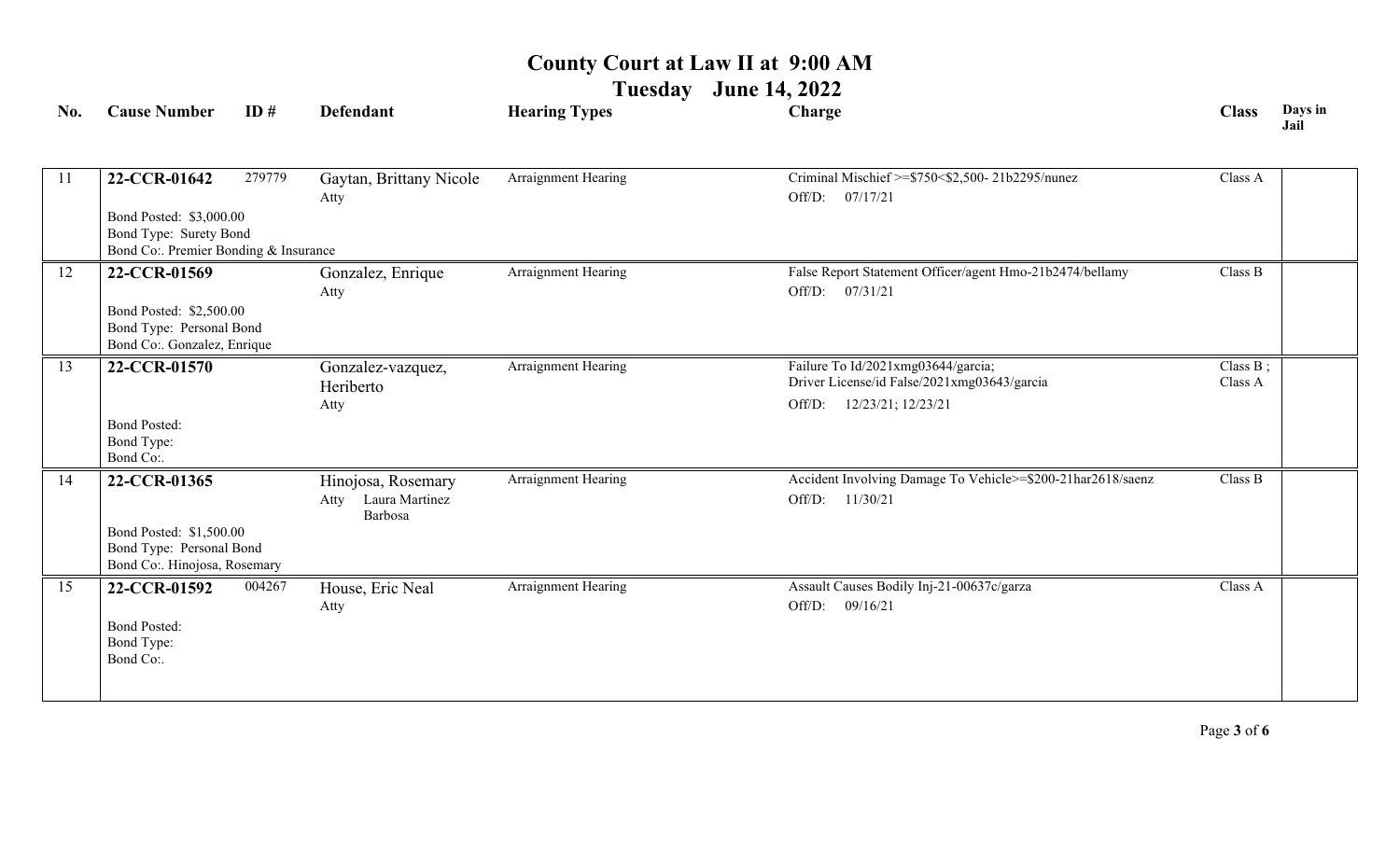# **Tuesday June 14, 2022**

| No. | <b>Cause Number</b>                                              | ID#    | <b>Defendant</b>                                                                                                            | <b>Hearing Types</b> | Charge                                                                                          | <b>Class</b>                             | Days in<br>Jail |
|-----|------------------------------------------------------------------|--------|-----------------------------------------------------------------------------------------------------------------------------|----------------------|-------------------------------------------------------------------------------------------------|------------------------------------------|-----------------|
|     |                                                                  |        |                                                                                                                             |                      |                                                                                                 |                                          |                 |
| 16  | 22-CCR-01563                                                     |        | Mccauley, Patrick<br>Lawrence                                                                                               | Arraignment Hearing  | Driving While Intoxicated - A-0471-21/cyganiewicz                                               | Class B                                  |                 |
|     |                                                                  |        | Virginia Isabel<br>Atty<br>Hermosa                                                                                          |                      | Off/D: 11/13/21                                                                                 |                                          |                 |
|     | Bond Posted: \$2,000.00                                          |        |                                                                                                                             |                      |                                                                                                 |                                          |                 |
|     | Bond Type: Personal Bond<br>Bond Co:. Mccauley, Patrick Lawrence |        |                                                                                                                             |                      |                                                                                                 |                                          |                 |
| 17  | 22-CCR-01250                                                     | 098683 | Mireles, Jose Guadalupe                                                                                                     | Arraignment Hearing  | Failure To Id-2021xmg3055/limas                                                                 | Class B                                  |                 |
|     |                                                                  |        | Alfredo Montano, Jr.<br>Atty                                                                                                |                      | Off/D: 11/04/21                                                                                 |                                          |                 |
|     | Bond Posted: \$5,000.00                                          |        |                                                                                                                             |                      |                                                                                                 |                                          |                 |
|     | Bond Type: Surety Bond                                           |        |                                                                                                                             |                      |                                                                                                 |                                          |                 |
|     | Bond Co:. El Padrino Bail Bonds (universal F&c)                  |        |                                                                                                                             |                      |                                                                                                 |                                          |                 |
| 18  | 22-CCR-01575                                                     | 283735 | Molina, Ivan Alan                                                                                                           | Arraignment Hearing  | Resist Arrest Search Or Transport-21b2479/bellamy;<br>Driving While Intoxicated-21b2480/bellamy | $\overline{\text{Class A}}$ ;<br>Class B |                 |
|     |                                                                  |        | Atty                                                                                                                        |                      | Off/D: 08/01/21; 08/01/21                                                                       |                                          |                 |
|     | Bond Posted: \$1,500.00; \$1,500.00                              |        |                                                                                                                             |                      |                                                                                                 |                                          |                 |
|     | Bond Type: Surety Bond; Surety Bond                              |        |                                                                                                                             |                      |                                                                                                 |                                          |                 |
|     |                                                                  |        | Bond Co:. Allegheny Casualty Company Dba Jr's Express Bail<br>Bonds; Allegheny Casualty Company Dba Jr's Express Bail Bonds |                      |                                                                                                 |                                          |                 |
| 19  | 22-CCR-01649                                                     | 277969 | Moreno, Jacob                                                                                                               | Arraignment Hearing  | Reckless Driving/21har2864/saenz                                                                | Unassign                                 |                 |
|     |                                                                  |        | Alexander                                                                                                                   |                      |                                                                                                 | ed                                       |                 |
|     |                                                                  |        | Atty Gabriela Martinez                                                                                                      |                      | 12/27/21<br>Off/D:                                                                              |                                          |                 |
|     | Bond Posted: \$1,000.00                                          |        |                                                                                                                             |                      |                                                                                                 |                                          |                 |
|     | Bond Type: Surety Bond                                           |        | Bond Co:. Allegheny Casualty Company Dba Lopez Bail Bonds Int'l                                                             |                      |                                                                                                 |                                          |                 |
|     |                                                                  |        |                                                                                                                             |                      |                                                                                                 |                                          |                 |
|     |                                                                  |        |                                                                                                                             |                      |                                                                                                 |                                          |                 |
|     |                                                                  |        |                                                                                                                             |                      |                                                                                                 |                                          |                 |
|     |                                                                  |        |                                                                                                                             |                      |                                                                                                 |                                          |                 |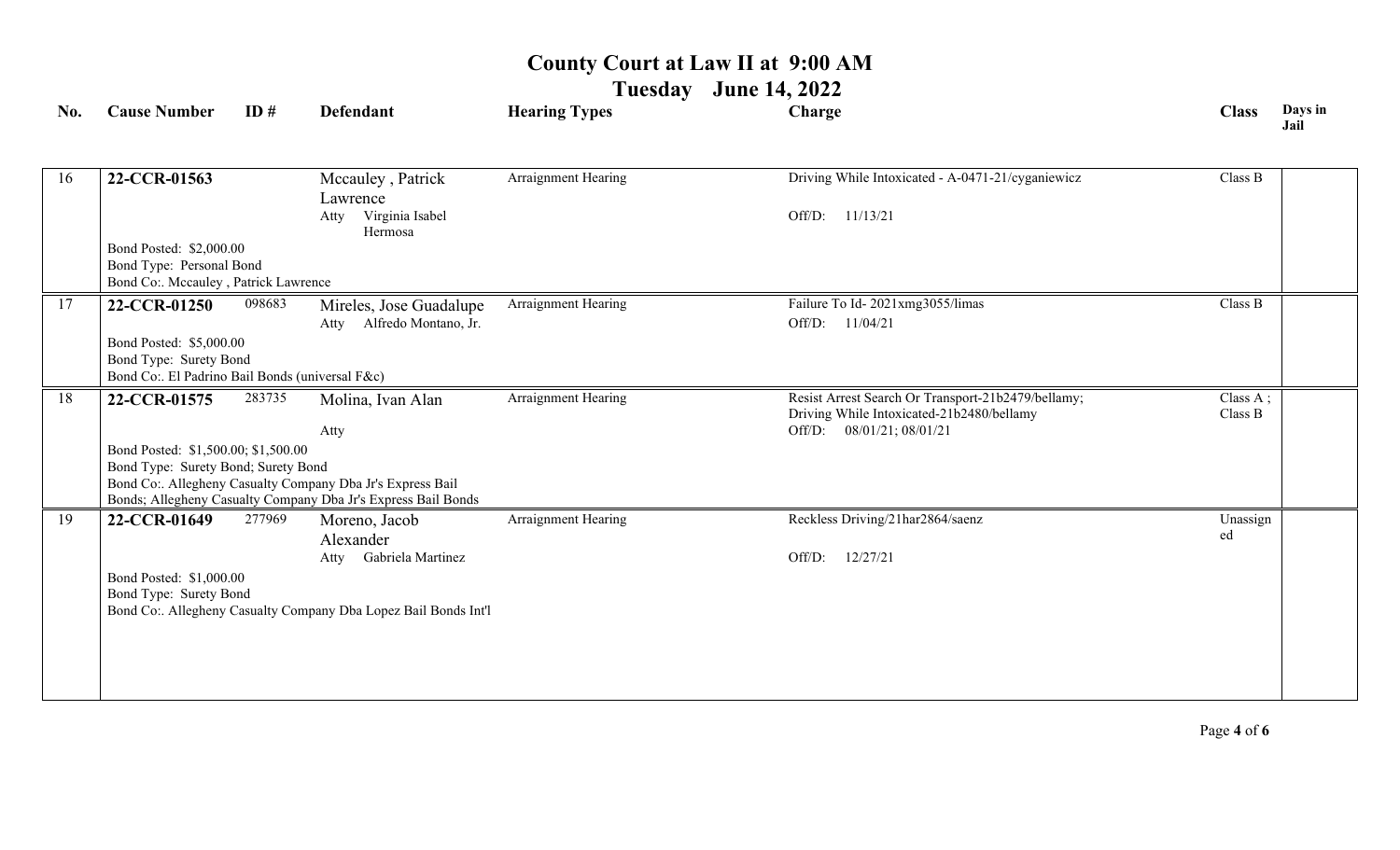**Tuesday June 14, 2022**

| No. | <b>Cause Number</b>                                             | ID#    | <b>Defendant</b>                                                | <b>Hearing Types</b> | Charge                                                        | <b>Class</b> | Days in<br>Jail |
|-----|-----------------------------------------------------------------|--------|-----------------------------------------------------------------|----------------------|---------------------------------------------------------------|--------------|-----------------|
|     |                                                                 |        |                                                                 |                      |                                                               |              |                 |
| 20  | 22-CCR-01651                                                    | 277969 | Moreno, Jacob                                                   | Arraignment Hearing  | Criminal Mischief >=\$100<\$750-21har2851/saenz               | Class B      |                 |
|     |                                                                 |        | Alexander<br>Atty Gabriela Martinez                             |                      | 12/27/21                                                      |              |                 |
|     |                                                                 |        |                                                                 |                      | Off/D:                                                        |              |                 |
|     | Bond Posted: \$2,000.00<br>Bond Type: Surety Bond               |        |                                                                 |                      |                                                               |              |                 |
|     |                                                                 |        | Bond Co:. Allegheny Casualty Company Dba Lopez Bail Bonds Int'l |                      |                                                               |              |                 |
| 21  | 22-CCR-01580                                                    | 093834 | Olmeda, Christopher R                                           | Arraignment Hearing  | Driving While Intoxicated 2nd- 21b2927/bellamy                | Class A      |                 |
|     |                                                                 |        | Atty Luis De La Garza                                           |                      | Off/D:<br>09/04/21                                            |              |                 |
|     | Bond Posted: \$3,000.00                                         |        |                                                                 |                      |                                                               |              |                 |
|     | Bond Type: Surety Bond                                          |        |                                                                 |                      |                                                               |              |                 |
|     | Bond Co:. El Padrino Bail Bonds (universal F&c)                 |        |                                                                 |                      |                                                               |              |                 |
| 22  | 22-CCR-01233                                                    | 281454 | Ortiz-cuadra, Juan Carlos                                       | Arraignment Hearing  | Duty On Striking Unattended Vehicle-2100264418/ochoa          | Class B      |                 |
|     |                                                                 |        | Atty                                                            |                      | Off/D:<br>10/23/21                                            |              |                 |
|     | Bond Posted: \$1,500.00                                         |        |                                                                 |                      |                                                               |              |                 |
|     | Bond Type: Personal Bond<br>Bond Co:. Ortiz-cuadra, Juan Carlos |        |                                                                 |                      |                                                               |              |                 |
| 23  | 21-CCR-02929                                                    |        | Pena, Julio                                                     | Arraignment Hearing  | Poss Marij <2oz-20b3565/diez                                  | Class B      |                 |
|     |                                                                 |        | Louis S. Sorola<br>Atty                                         |                      | Off/D:<br>10/23/20                                            |              |                 |
|     | Bond Posted: \$2,000.00                                         |        |                                                                 |                      |                                                               |              |                 |
|     | Bond Type: Personal Bond                                        |        |                                                                 |                      |                                                               |              |                 |
|     | Bond Co:. Pena, Julio                                           |        |                                                                 |                      |                                                               |              |                 |
| 24  | 16-CCR-01696                                                    | 266718 | Reed, Christopher                                               | Arraignment Hearing  | Driving While Intoxicated Bac $\ge$ = 0.15- A031415/hernandez | Class A      |                 |
|     |                                                                 |        | Stephanie Franke<br>Atty                                        |                      | 11/01/15<br>Off/D:                                            |              |                 |
|     | Bond Posted: \$2,500.00                                         |        |                                                                 |                      |                                                               |              |                 |
|     | Bond Type: Surety Bond                                          |        |                                                                 |                      |                                                               |              |                 |
|     | Bond Co:. El Padrino Bail Bonds (williamsburg)                  |        |                                                                 |                      |                                                               |              |                 |
|     |                                                                 |        |                                                                 |                      |                                                               |              |                 |
|     |                                                                 |        |                                                                 |                      |                                                               |              |                 |
|     |                                                                 |        |                                                                 |                      |                                                               |              |                 |